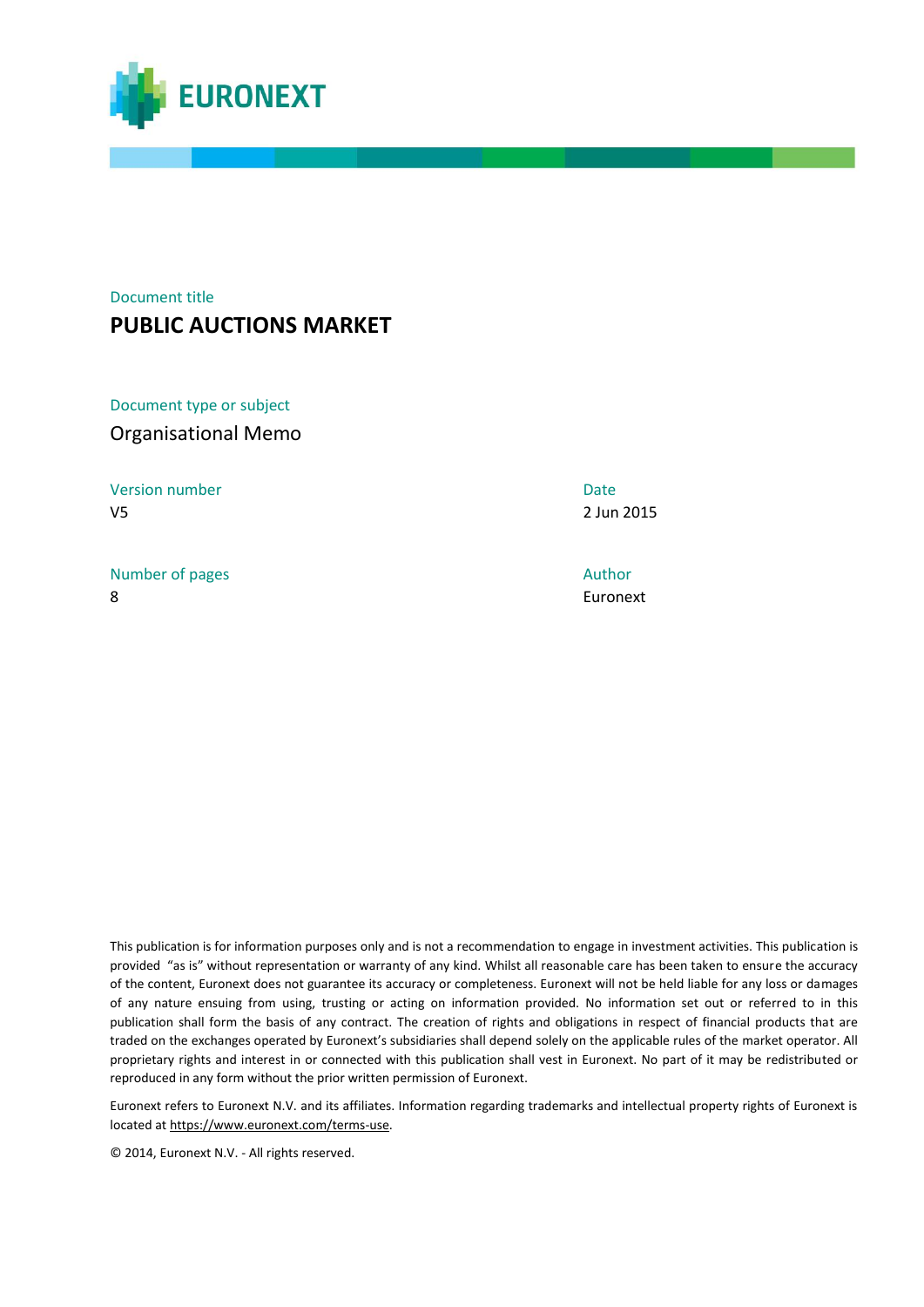## **CONTENTS**

| 1.  |                                                                          |  |
|-----|--------------------------------------------------------------------------|--|
| 2.  |                                                                          |  |
| 3.  |                                                                          |  |
| 4.  |                                                                          |  |
| 5.  |                                                                          |  |
| 6.  |                                                                          |  |
| 7.  |                                                                          |  |
| 8.  | EXECUTION PARAMETERS AND PRICE FORMATION ON THE PUBLIC AUCTIONS MARKET 5 |  |
| 9.  |                                                                          |  |
| 10. |                                                                          |  |
| 11. |                                                                          |  |
| 12. |                                                                          |  |
| 13. |                                                                          |  |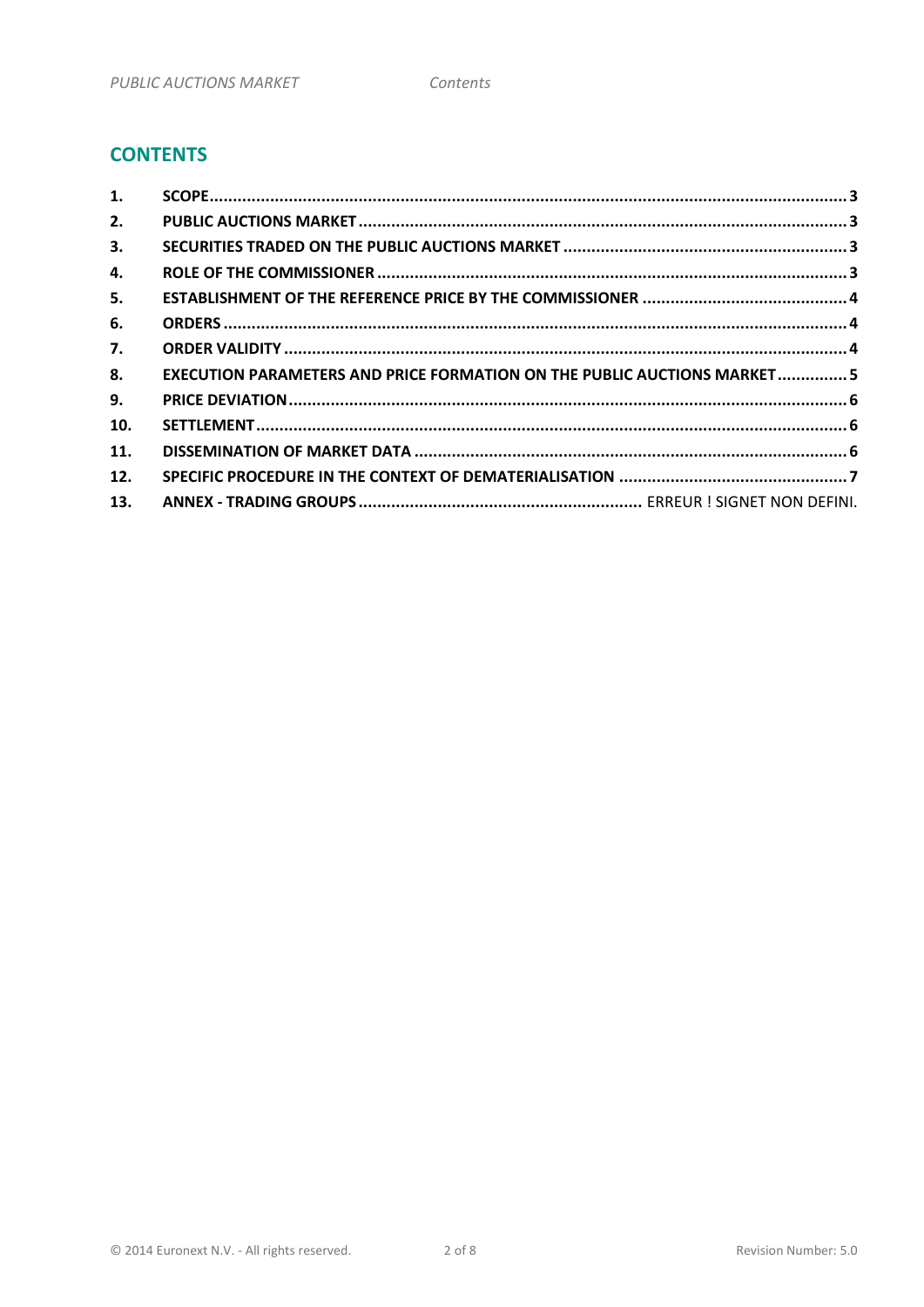#### <span id="page-2-0"></span>**1. SCOPE**

This organisational memo sets out the specific rules governing the trading of securities on the Public Auctions Market (commercially named "Expert Market").

### <span id="page-2-1"></span>**2. PUBLIC AUCTIONS MARKET**

The Public Auctions Market is an MTF (Multilateral Trading Facility), organised by Euronext Brussels S.A.

All of the members of Euronext Brussels S.A. ("the Members") have access directly or indirectly to the Public Auctions Market.

Euronext Brussels S.A.:

- organises the public auctions periodically and determines their schedule.
- sets the trading groups.

These groups and schedules are contained in a separate document<sup>1</sup> and are subject to change.

#### <span id="page-2-2"></span>**3. SECURITIES TRADED ON THE PUBLIC AUCTIONS MARKET**

In theory, all securities may be admitted to trading on the Public Auctions Market, with the exception of those already admitted to listing on a regulated market or on another MTF organised by Euronext (such as Alternext or the Marché Libre).

In the interests of investor protection of the investors or the integrity of the Public Auctions Market, Euronext Brussels S.A. may refuse to admit to trading a security which does not fulfil the following eligibility criteria:

- fall into one of the categories accepted by the trading system (Shares, Bonds, Funds, Certificates, etc);
- have an accepted settlement solution (Euroclear, BNB, financial institution acting as the head of the pyramid, registered shares provided that the issuer is ready to transfer ownership requests into the appropriate register, etc);
- have a unique security identifier (either ISIN, or ISIN-like).

#### <span id="page-2-3"></span>**4. ROLE OF THE COMMISSIONER**

Trading on the Public Auctions Market is monitored by a Commissioner, appointed to this effect by Euronext Brussels S.A., who:

- 1. enters the security into the system based on the information he has received;
- 2. establishes the reference price from which the price deviation, specified in article 9 of this Memo, is calculated. By establishing this reference price, he shall take into account the last traded price or any other relevant information he considers appropriate, namely the information specified in article 5 of this Memo;

\_\_\_\_\_\_\_\_\_\_\_\_\_\_\_\_\_\_\_\_\_\_\_\_\_\_\_\_\_\_\_\_\_\_\_\_\_\_\_\_\_\_\_\_\_\_\_\_\_\_\_\_\_\_\_\_\_\_\_\_\_\_\_\_\_\_\_\_\_\_\_\_\_\_\_\_\_\_\_\_\_\_\_\_\_\_\_\_\_\_\_\_\_\_\_\_\_\_\_\_\_\_\_\_\_\_\_\_\_\_\_\_\_\_\_\_\_\_\_\_\_

<sup>1</sup> https://www.euronext.com/en/expert-market.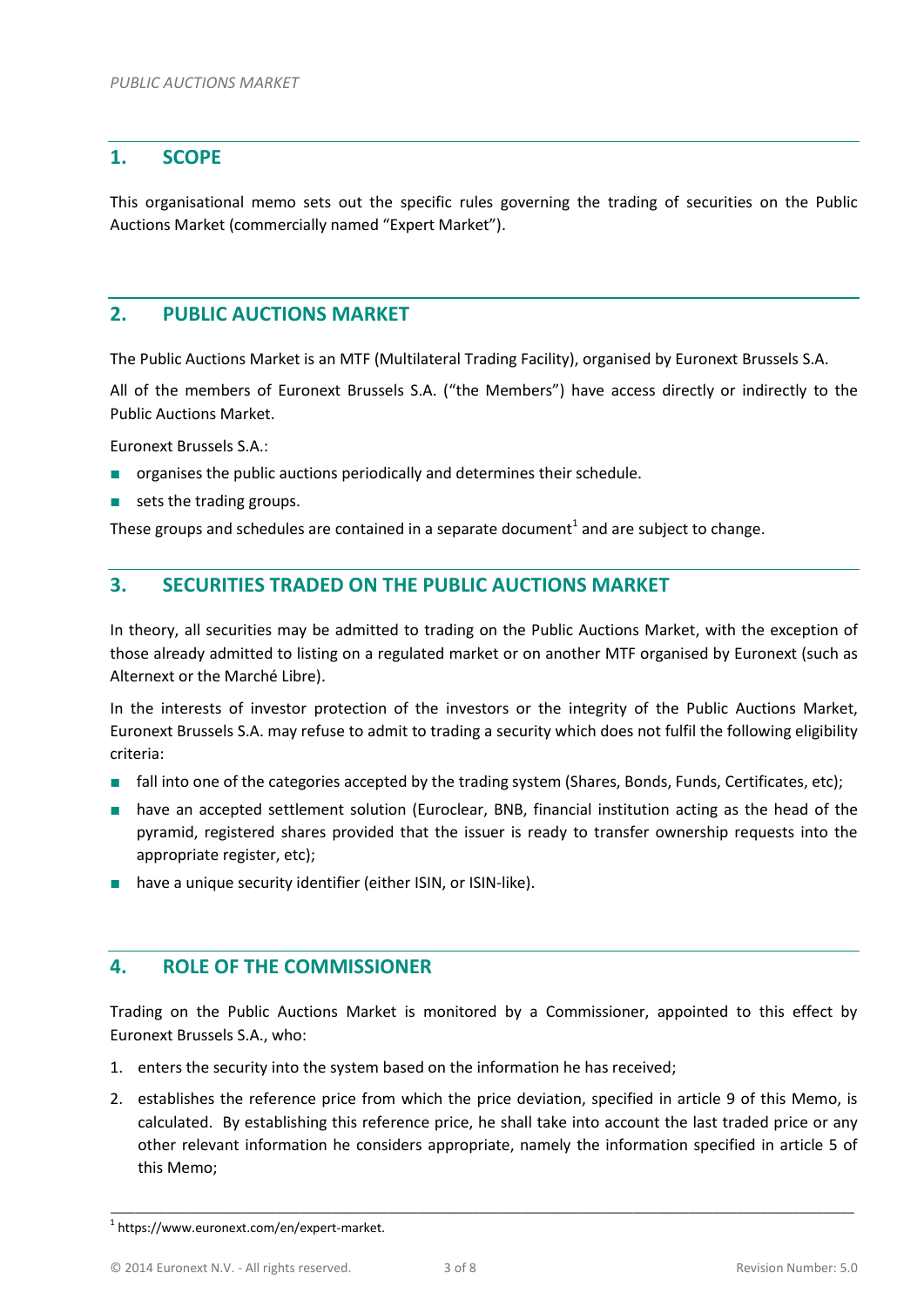3. monitors the market both during order entry and at the time of the auctions.

### <span id="page-3-0"></span>**5. ESTABLISHMENT OF THE REFERENCE PRICE BY THE COMMISSIONER**

When the Commissioner establishes the reference price stipulated in article 4.2. of this Memo, the following are taken into account:

- for shares or any other transferable securities equivalent to shares, the value of the company's own equity as shown in the audited financial statements;
- for bonds or any other instrument representing debts, the face value, the remaining maturity, and the interest rate;
- for convertible bonds, the value of the underlying and/or the value of the bond;
- for collective investment undertakings, the book value ;
- for real estate certificates, the remaining maturity, the book value, and the coupons paid ;
- for any other type of security, the valuation methods generally used for these securities.

The Commissioner may, in this context, request from the issuer or the appropriate Member, any document he deems necessary. He may refuse to activate a security if he has not received the required information.

#### <span id="page-3-1"></span>**6. ORDERS**

Each auction begins with an order accumulation period during which orders are recorded without giving rise to trades. During this period, Members may enter new orders, and may modify or cancel existing orders.

The following order types are accepted in the system:

- Market orders: entered with no price stipulation, and will be executed for a set number of securities at the best price(s) obtainable in the system.
- Limit orders: stipulate a maximum purchase price or minimum selling price.
- Stop orders: instructions to buy or sell a quantity of securities at the prevailing market price once the security has reached a stop price specified in advance.

#### <span id="page-3-2"></span>**7. ORDER VALIDITY**

The Member can determine the validity of orders within parameters set by Euronext. The system facilitates the following:

- Good-till-time (non persistent): Order only valid for a specific period of time during the Trading Day.
- Good-for-day: Order only valid for the Trading Day. This is the default validity in the system.
- Good-till-specified: Order only valid until a specified date. The expiry date may not exceed one year (day of entry + one year – one day).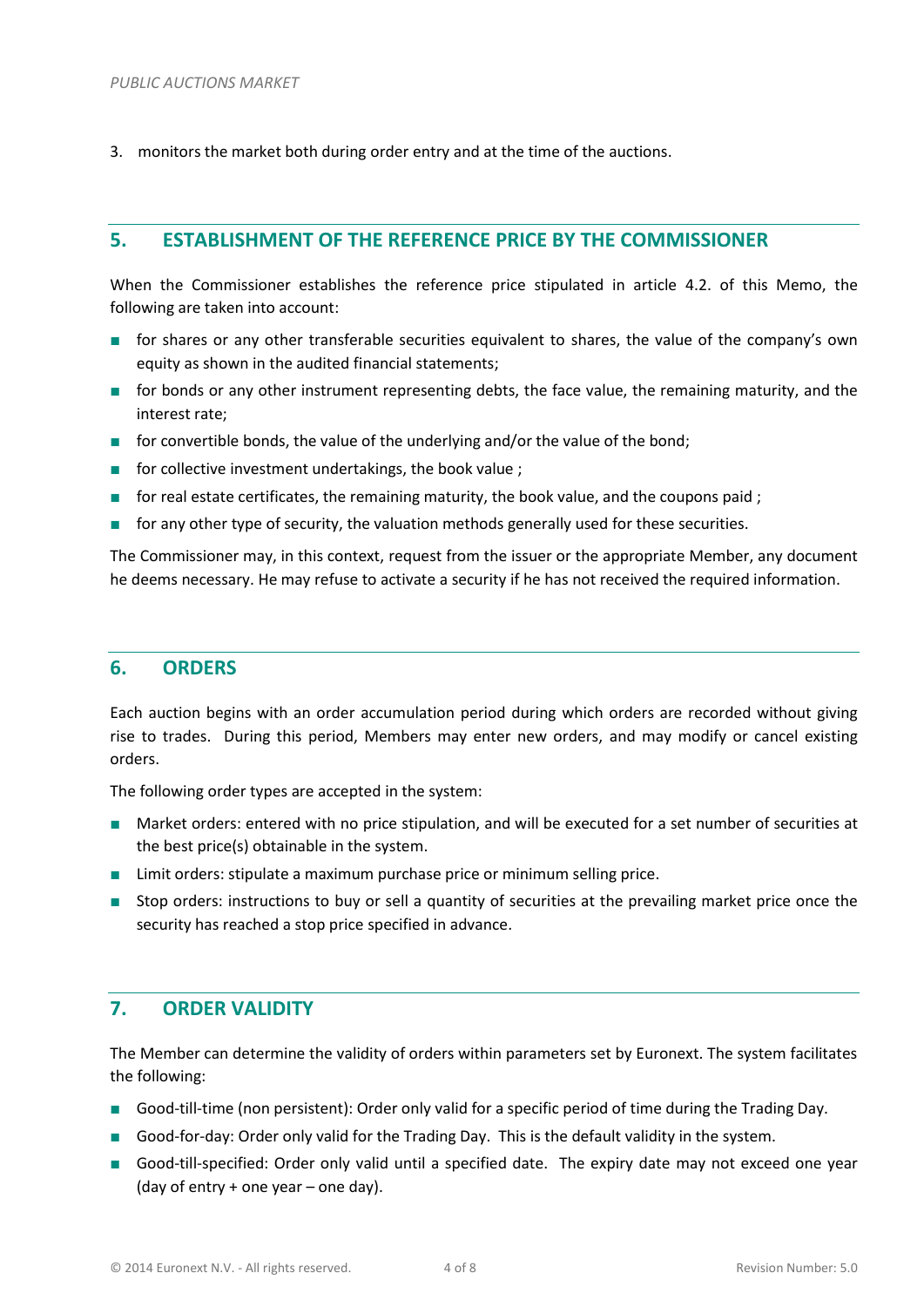- Good-till-cancelled: Order only valid until it is either executed or deleted by the originator or the Euronext trading platform on reaching its maximum validity (day of entry + one year).
- Good for auction: Order only valid for the next auction. In case of reservation the order is still valid for the rescheduled auction, if there is one.

When one of the above periods of validity expires, orders are automatically deleted from the system.

Unexecuted orders in respect of a particular security shall be cancelled in the system upon the occurrence of certain events concerning the relevant issuer which are likely to substantially affect the price of such Security.

# <span id="page-4-0"></span>**8. EXECUTION PARAMETERS AND PRICE FORMATION ON THE PUBLIC AUCTIONS MARKET**

During the order accumulation periods, an order may be modified by the Member who entered it as long as it has not been cancelled, deleted or executed in full. An order modification leads to a new time priority if the limit is changed, or if the modification has a negative impact on the priority of the execution of other orders in the central order book (e.g. the increase of the volume of an existing order). The current time priority is maintained if the volume of an existing order is decreased.

At the end of the order accumulation period:

- The system shall seek to determine a price so as to produce the maximum executable volume. The auction price will be the price with the maximum executable volume.
- Should the aforementioned process result in more than one limit with the highest executable order volume, the reference price is included as an additional criterion. The auction price will be the price closest to the reference price. The reference price, as a general rule, is the last traded price in the system. If this price is not available (e.g. after a long period of suspension, a merger/reconstruction concerning the issuer or a new issue trading for the first time), a reference price will have been determined in advance by the Commissioner as stipulated in article 5 of this Memo.
- During this phase, no new orders may be entered and existing orders may not be modified or cancelled.

#### At the auction:

- At the time determined for each trading group, the system checks automatically the existing orders.
- The orders are executed according to a strict price priority.
- Orders at the same price are ranked and executed according to a strict time priority.
- Market orders have priority over Limit orders.
- If only Market orders can be executed against each other, they are executed at the reference price.
- If a Market order cannot be matched, it remains in the system until executed or deleted either by the Member or on reaching the specified expiry date. The order at the best limit not fully executed or partially executed during an auction will participate in the next auction.
- An auction price cannot be determined if orders are not executable against one another. In this case, the best bid/ask limit (if available) is displayed.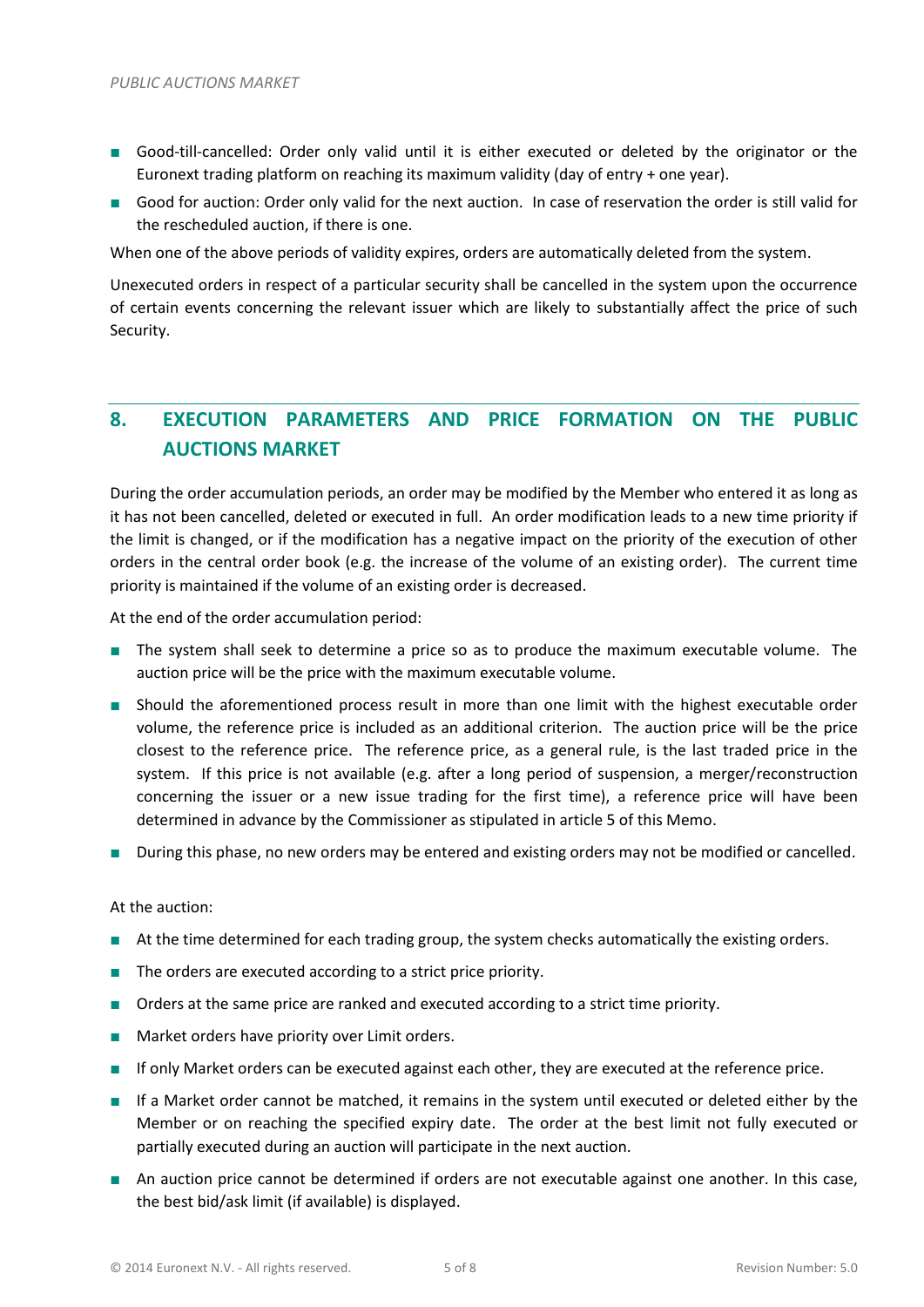- Market orders, buy orders with a limit above the traded price and sell orders with a limit below the traded price are filled in their entirety, including the hidden size quantity if any (price priority).
- In the case of an imbalance between supply and demand, orders with a limit equal to the opening price are filled on a first-come/first-served basis (time priority).

Immediately after the auction,

- a period of half an hour starts during which orders can be executed at the price of the last confrontation, and only at that price;
- If trading was halted, it is the new reference price at which orders will be executed.

#### <span id="page-5-0"></span>**9. PRICE DEVIATION**

The maximum price deviation is fixed:

- at ten percent (10%) for shares and similar instruments, and
- at five percent (5%) for bonds and similar instruments.

If at the auction, the price determined by the system would imply a price deviation of more than 10% for shares or of more than 5% for bonds, no transaction occurs and the reference price is adapted.

#### <span id="page-5-1"></span>**10. SETTLEMENT**

The settlement of transactions shall be carried out under the sole and entire responsibility of the Members, who must organise between themselves the delivery of securities and the payment of cash.

Therefore, Euronext Brussels S.A. shall disseminate, at the time the transaction is executed, the members' code to the counterparts.

#### <span id="page-5-2"></span>**11. DISSEMINATION OF MARKET DATA**

Market data are disseminated throughout the trading system. The following data are disseminated by Euronext Brussels S.A.:

■ Market by orders

The market by orders shows all buy orders (listed from highest to lowest) and sell orders (listed low to high). For each order, the Euronext Trading Platform reports the disclosed quantity and the displayed price entered. During the order accumulation periods, the theoretical price is disseminated as soon as it can be calculated.

#### ■ Market by limits

The market by limits information is composed of the ten best limits of buy orders (listed from highest to lowest) and the ten best limits of sell orders (listed low to high). For each limit, the system reports the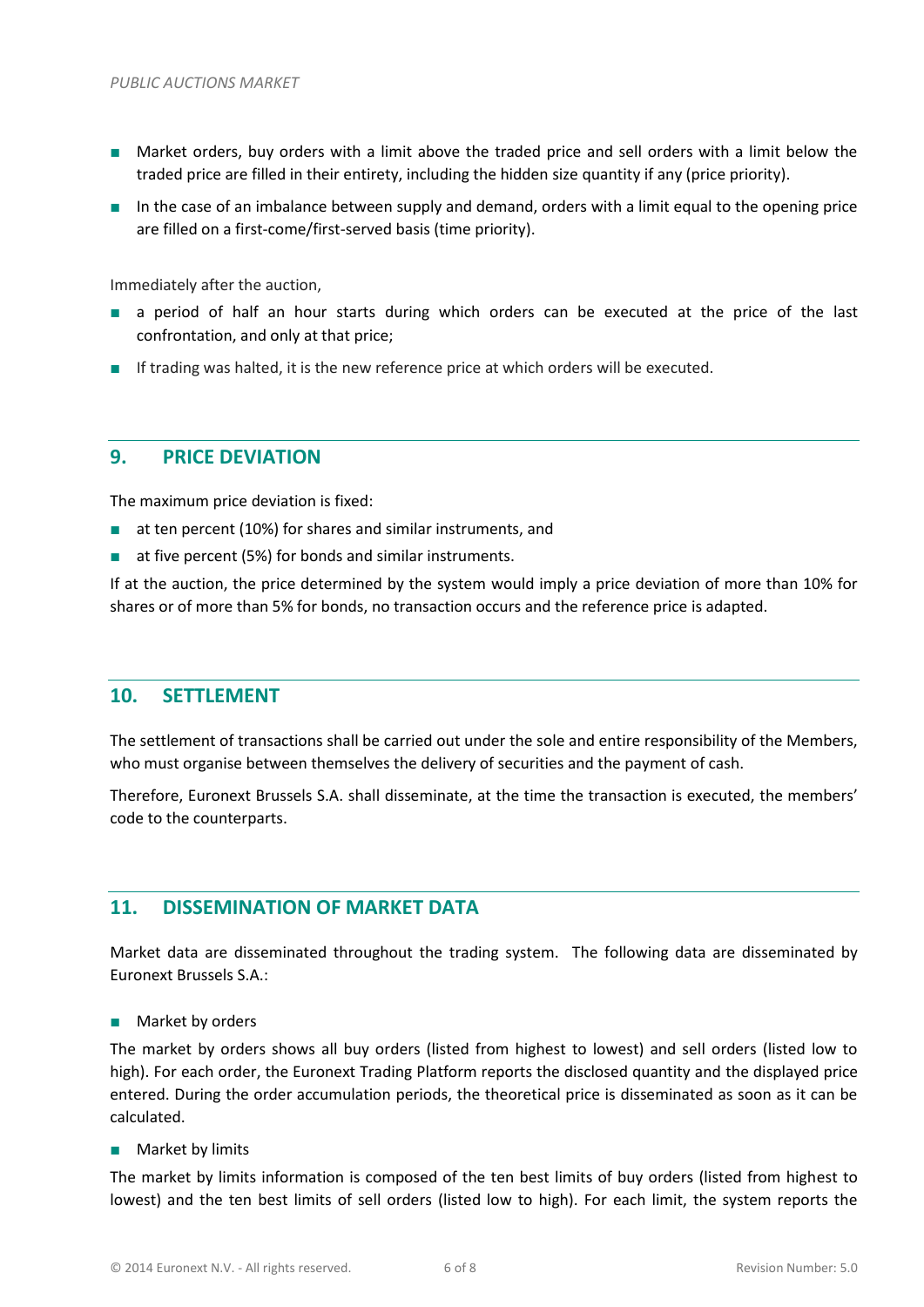number of orders and total disclosed quantity displayed in the Central Order Book at that price. During the order accumulation periods, the theoretical price is disseminated as soon as it can be calculated.

■ Transactions

For each trade, the following information is disseminated immediately to Members:

- quantity;
- price;
- time of the trade;
- trade identification number.

### <span id="page-6-0"></span>**12. SPECIFIC PROCEDURE IN THE CONTEXT OF DEMATERIALISATION**

Pursuant to article 11 of the Law of 14 December 2005 on the deletion of bearer securities ("the Act"), securities whose owner is not known will be sold by the issuer on the Public Auctions Market.

This sale must be preceded by the publication in the Belgian Official Gazette and on the website of Euronext Brussels SA, of a notice inviting the owners to assert their rights on the securities. To do this, the issuer may use the standard document available on the Euronext Brussels website.

The sale may not take place until the expiry of a minimum delay of one month after the publication of the notice and is initiated in the three months that follow.

In this context, the issuer must:

- designate a financial intermediary, who must be a Member, in charge of the sale, and transmit the sale order(s) to this financial intermediary;
- transmit to the Commissioner:
	- a minimum of (1) month before the sale, the notice that must be published on the website of Euronext Brussels, using the standard document where appropriate;
	- its latest approved annual accounts and any other documents that the Commissioner may request, in accordance with article 5 of this Memo, to allow the Commissioner to establish the reference price;
	- a certificate attesting the registration on behalf of the issuer, of the securities either in the register of the company, or in a securities account in dematerialised form opened with an approved custodian.

If all the securities are not sold at the first session, the securities must be presented again for a minimum of four consecutive sessions, unless they are all sold in the meantime.